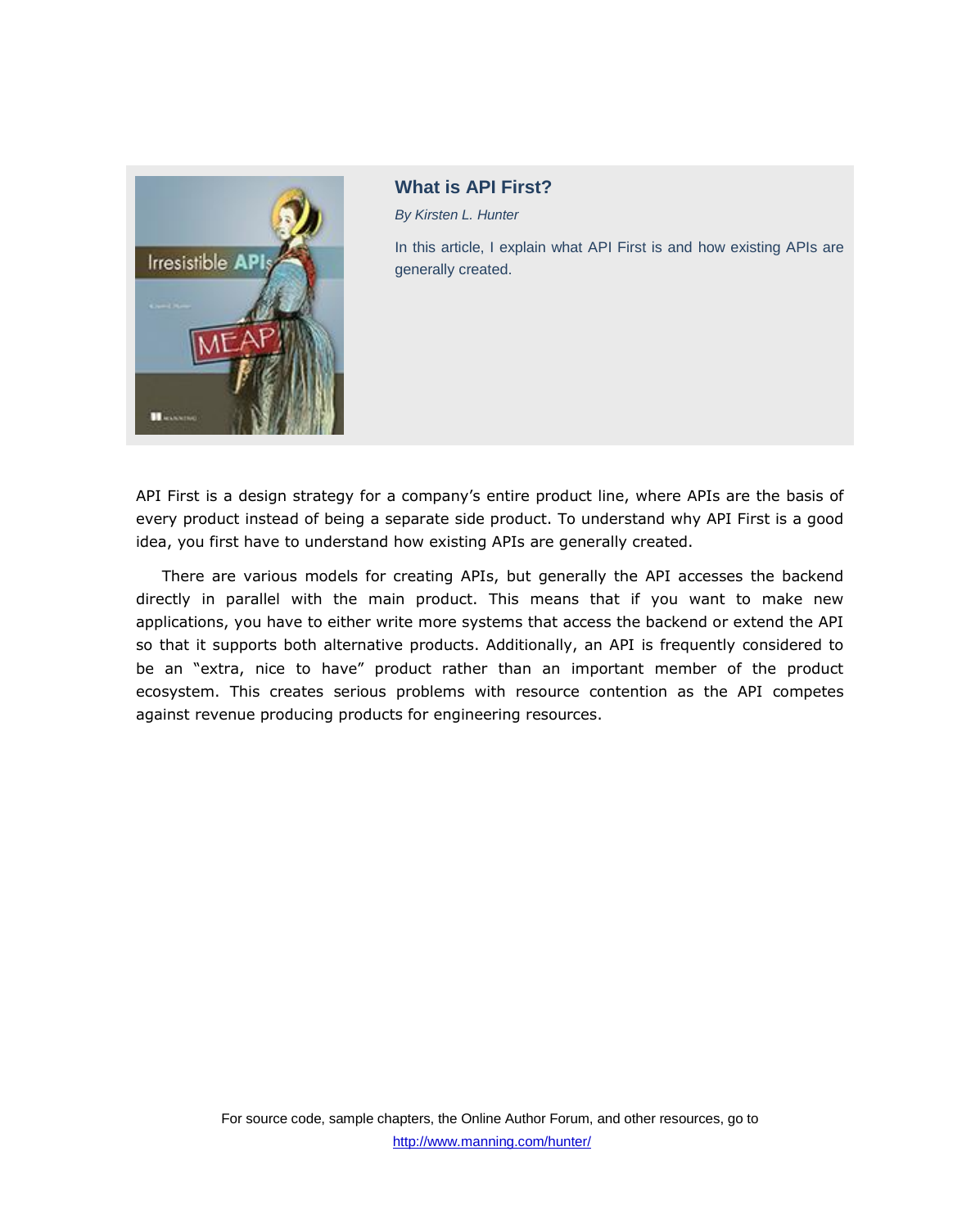*APIs as a Side Product*



Figure 1 – Standard API Setup

Figure 1 shows an example of the "usual" setup for APIs – as you can see, the API is separate from the main product, and even if all secondary products run off of the API, there will be a mismatch between the two experiences.

Keeping everything entirely consistent is theoretically doable but a lot more work than simply restructuring the infrastructure to treat the API as a piece of core technology for the system. There is some thought that separating out the API from the main product can protect that product from attacks via the API, but truthfully the backend system is the critical piece, and separating out the clients in this way simply makes it harder to triage and fix problems that might occur in the product or the API. Keeping everything in the same pipeline helps assure consistency, reliability and as your product grows, it makes scaling much easier.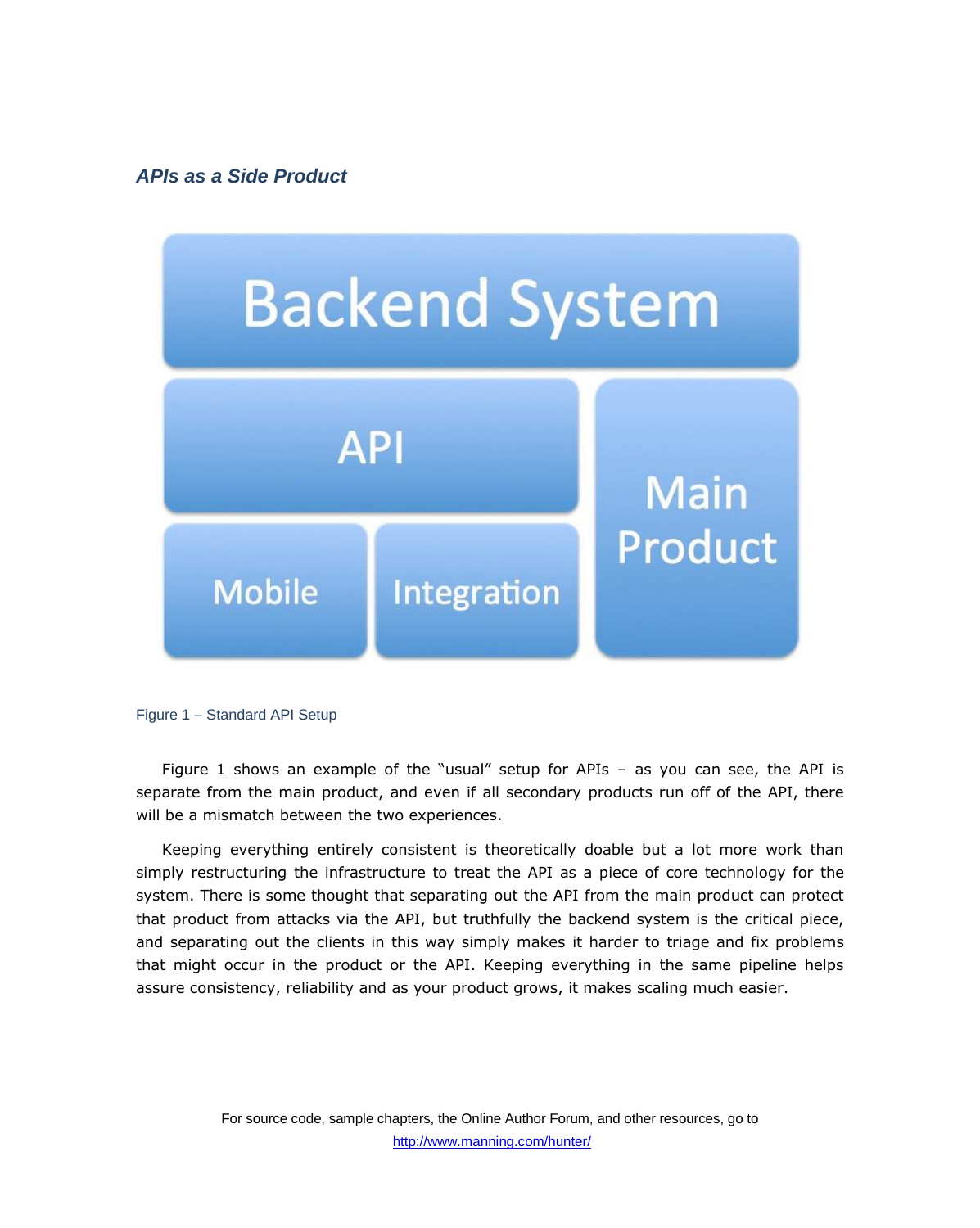



Imagine that a company has a product for creating and updating contact information for users. The backend returns lists of users based on a database call from the client. Figure 2 demonstrates this case, where the main product communicates directly with the backend system, and is likely to retrieve data in a different way as a result.

When the backend system team adds a new "Location" field feature, it doesn't show up in the API until an engineer has time to add it there. This means that there will be a necessary lag between the addition of this field to the main product and availability within the API until and unless someone takes the time to write essentially duplicate code to retrieve the new fields.

There's a lot of technical debt incurred when you have multiple systems trying to reproduce a single interface. There's not likely to be a good process for comparing this API change to other APIs from the company – resulting in inconsistent results. In this case, the mobile app wouldn't allow or see locations, resulting in developer dissatisfaction and customer confusion and irritation. Once you've established how you want your users to interact with your system, it's best to support that everywhere.

When you have multiple teams creating products without a shared vision, you also tend to have poor communication between those teams. This can lead to bug fixes in one code base but not in the other, or inconsistencies between the items available from the system depending on which interface is being used.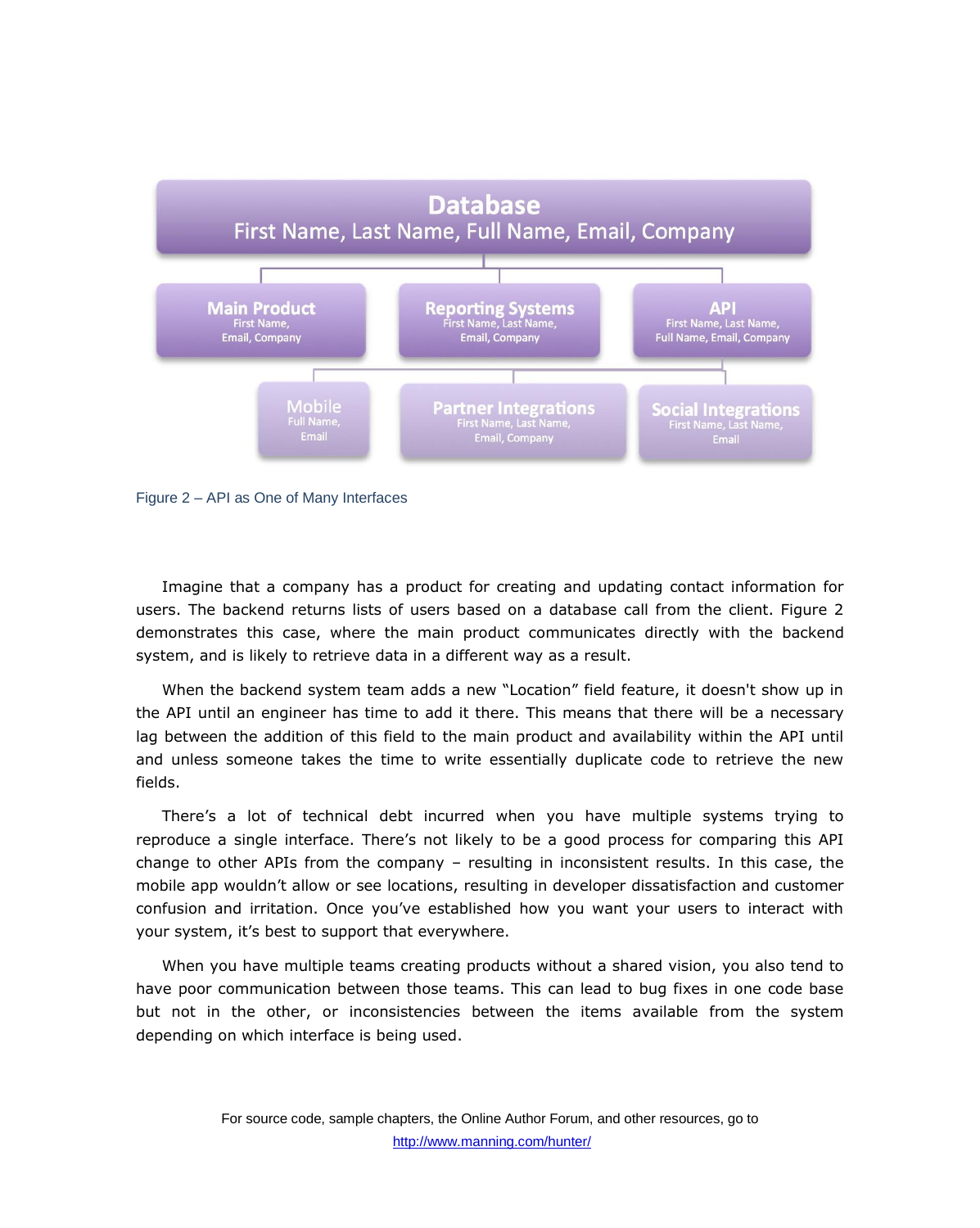## *API First Model*





In figure 3 we have an API First model. All of the products run off of the same interface. This ensures that each device, application or integration has the same resources available to use. These resources will be consistent across the entire product line. Note that just because an API resource is available within the system, you don't have to expose it to all the world – you can decide which of the API resources is internal, partner only, or open to anyone. It's still a great idea to have your API ready because when a major partner asks for access to some specific resources to support a use case, you have it ready to go.

API First also encourages communication between your backend team and each of the client engineering teams. Understanding use cases at a high level the helps create APIs that are usable for the use cases you understand up front, and more likely to support future use cases that come up. Once you're creating the API as a larger team, you'll find many places where different teams offer complementary resources adding to a much better structured system.

API First makes a lot of sense for any company – as soon as you have more than one product (for most companies that's going to be a website and a mobile application) you need to have a layer to protect the clients from changes on the server. A well-documented interface into the system, crafted with specific use cases in mind, allows you the freedom to change things around on the backend, as long as the interface doesn't change. Integrated testing is